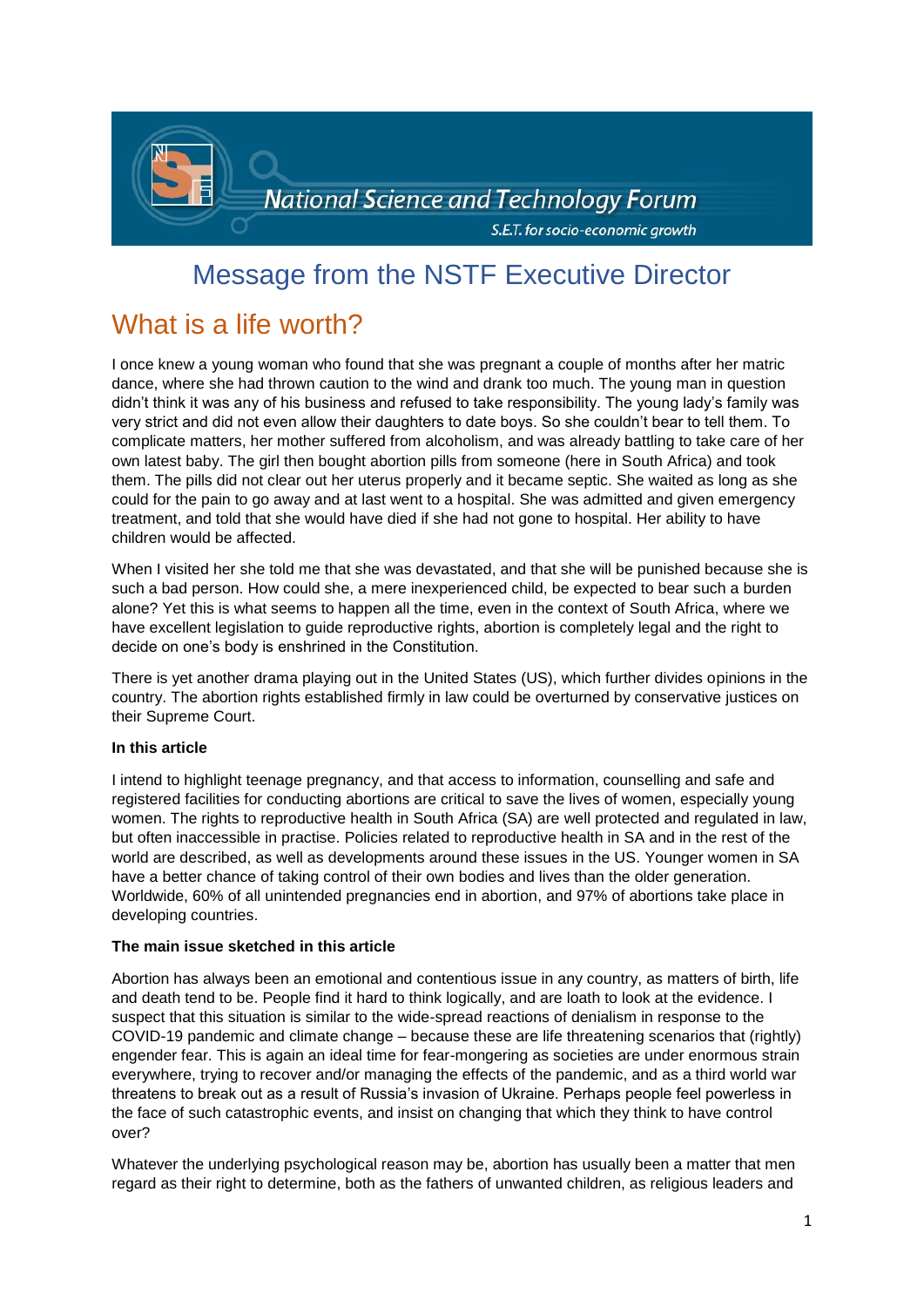law makers. This is despite the fact that they are not the ones carrying pregnancies to full term and giving birth. What is worse, is that many fathers do not support their babies once they are born, creating a grossly unfair dilemma for those women who were somehow compelled to give birth.

At the same time, our world is full of unimaginable cruelty. Ukraine is being levelled with the ground, and many thousands have been killed, including children. The brutality of the violence perpetrated on innocent and unarmed civilians will haunt people from both sides for the rest of their lives.

The Ukraine war is not the only one taking place in the world. There have been and are, other ongoing wars from which millions of people have fled. Refugee camps in Syria and elsewhere, that were meant to provide temporary emergency accommodation, are still standing after many years, with no hope of decent, permanent accommodation, nor of normal, productive lives and participation in any economy.

For decades the US has sent military incursions, military funding and weapons into other countries to support the one side against the other. Hundreds of thousands have been killed, mostly civilians.

One has to wonder – what is a life worth? Why would people who are not taking care of the poor of the earth, want to force every woman in their own country with a foetus inside her to give birth?

I suspect that very few mothers actually want to abort the children growing inside of them. The choice to have an abortion is an extremely hard one, and even if it was taken with relative ease, probably causes the mother to mourn the unborn baby for the rest of her life, as is the case with miscarriages. Every abortion is a tragedy for the mother. But that does not mean that abortions should be outlawed. The mother is the one who should decide and bear the consequences.

#### **Unplanned pregnancy in teenagers**

The abstract of this article from the [National Institute of Health](https://pubmed.ncbi.nlm.nih.gov/3433192/) in the US says: "Adolescents are extremely vulnerable to unwanted pregnancy. Counselling around the decision making process requires expertise in the areas of adolescent development, teenage motherhood and abortion. Teenagers usually need more intensive counselling than adult women in coping with an abortion because of their developmental status. If the abortion issue is not adequately resolved, adolescents may present later life problems around sexuality and parenting. Although teenagers who choose abortion have good potential to benefit from crisis intervention, there are very few services available to them".

This refers to adolescents in the US. In SA such services are even scarcer. When the teenager has the burden of other issues in her life, lack of crisis intervention can be disastrous.

# **Abortion rights in South Africa**

The right to make decisions over one's own body is enshrined in the South African Constitution, which makes SA the only (or one of very few) countries to have protection for reproductive rights, including the right to abortion, in its constitution. (See a fact sheet about abortion in SA: [0 \(heard.org.za\)\)](https://www.heard.org.za/wp-content/uploads/2016/06/south-africa-country-factsheet-abortion-20161.pdf)

Abortion is legal in South Africa in accordance with the [Choice on Termination of Pregnancy Act](https://www.parliament.gov.za/storage/app/media/ProjectsAndEvents/womens_month_2015/docs/Act92of1996.pdf)  [1996](https://www.parliament.gov.za/storage/app/media/ProjectsAndEvents/womens_month_2015/docs/Act92of1996.pdf) (CTOPA) and [2008 amendments](https://www.reproductiverights.org/sites/crr.civicactions.net/files/documents/South%20Africa%20-%20Choice%20on%20Termination%20of%20Pregnancy%20Amendment%202008.pdf) to the same Act. Medical abortions can be done at no cost at licenced government and private facilities. See the advice from Abortion Clinics South Africa: [Abortion](https://abortionclinicssouthafrica.co.za/abortion-laws-in-south-africa/)  [Laws in South Africa | Abortion Clinics South Africa.](https://abortionclinicssouthafrica.co.za/abortion-laws-in-south-africa/)

The Act allows a woman of any age to terminate a pregnancy upon her request, if she is within the first 12 weeks of gestation. However, if approved by a medical practitioner, an abortion can also be performed from the 13<sup>th</sup> to 20<sup>th</sup> week of pregnancy under stipulated conditions. Abortion may even be legal after the 20th week if a medical practitioner is of the opinion that the continued pregnancy would endanger the woman's life or the foetus.

Nurses and midwives can undergo the prescribed training, and are only allowed to perform abortions for pregnancies under 12 weeks. After three months' gestation, only a medical doctor can perform an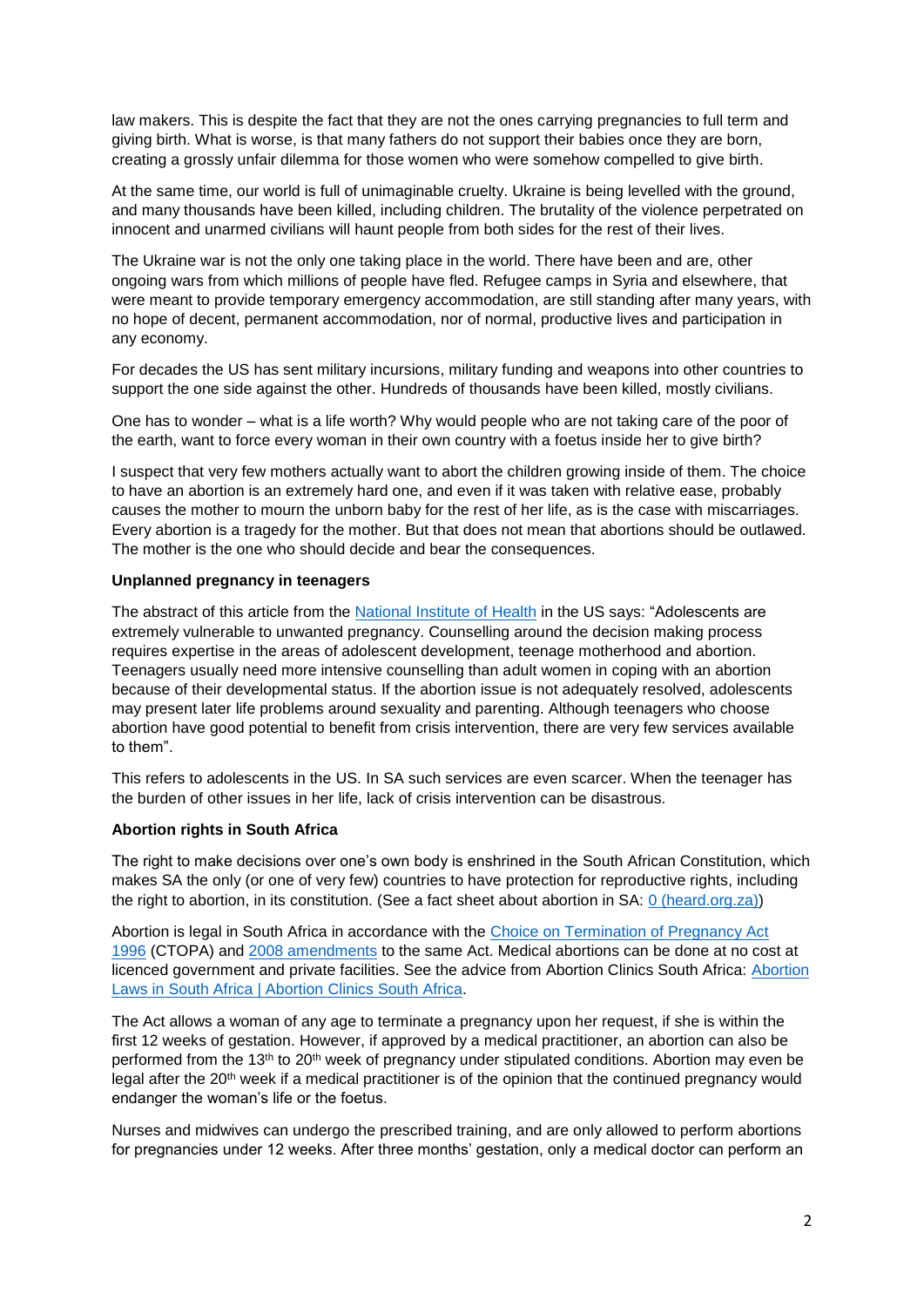abortion. Safe and legal abortions in South Africa can be performed at public or private [medical](https://www.w24.co.za/SelfCare/Wellness/Body/where-should-you-go-for-a-safe-abortion-in-south-africa-20190517)  [facilities designated by the government through a gazette notice.](https://www.w24.co.za/SelfCare/Wellness/Body/where-should-you-go-for-a-safe-abortion-in-south-africa-20190517)

Only the pregnant woman's consent is required for the termination of a pregnancy. If the pregnant person is a minor, the abortion service provider is required to advise her to consult with her parents, guardians, family members or friends before the pregnancy is terminated. However, the law clearly states that the provision of abortion services to a minor should not be denied just because the minor did not consult the recommended persons.

### **As always, there are problems in the implementation of the noble intentions of our legislation:**

SA has a health system of which a large part is dysfunctional, making access to safe abortion services harder than the legislation would suggest. Access has also been hampered by competing health priorities, such as COVID-19, HIV/AIDS, and by the high number of people opposing abortion in principle. There is still a stigma attached to abortion, and strong social sanction in some communities, so that women who seek abortion might make use of unsafe abortion providers instead of the clinics and hospitals. It is not generally known that abortion is both legal and free, and that girls do not have to get their parents' permission to request an abortion.

SA also has a problem with unregistered people selling miscellaneous abortion pills to women, thereby increasing the rate of women hospitalised due to unsafe abortion practices. Illegal sellers often provide abortion pills without a prescription; and they do not always provide proper instructions on eligibility, dosage and usage. To be safe, women must ensure that they get abortion services from registered providers.

# **Unwanted babies in South Africa?**

Reproductive rights are ensured (among other aims) to prevent the debilitating burden of unplanned and unwanted babies on mothers who are young, unprepared and unsupported. This includes access to contraceptives. In 2020, Statistics South Africa (Stats SA) produced a [study](http://www.statssa.gov.za/publications/Report-03-00-02/Report-03-00-022020.pdf) based on women's and children's data from 1998 and 2016 South African Demographic and Health Surveys (SADHS).

When the surveys of all women aged 15-49 from 1998 and 2016 were compared, the increase of unwanted births was **only 3.1 percentage points**. However, unwanted births of the older women in this cohort were significantly higher than for younger women born in later years. Amongst women born during 1965-1969, unwanted births increased significantly from 13.2% in 1998, to 54.3% in 2016. This is an increase of 41.1 percentage points. The younger women had far less unwanted births. The advantage that younger women had, was due to education, economic improvement, and better control over their lives. In 2016 unwanted births to mothers with tertiary education (11.4%) was four times less compared to mothers with no education (46.3%). Unwanted births decreased gradually with increasing household wealth in 2016.

These findings suggest that women's circumstances have indeed improved overall, contrary to expectations, when there are such unprecedented rates of rape, and other forms of gender based violence in our country. These results are also in keeping with trends that have been observed elsewhere in the world. When women have the means to take care of themselves and their children, they are not as dependent on a partner and are able to control their bodies and lives. Education helps, because it gives women access to reliable information and makes women more employable. South African women appear to have improved their own lives and that of their children. Empowerment of women is one of the best ways to improve a society, and in general the laws on reproductive health seem to have paid off.

This makes it all the more tragic that young people like the girl I referred to in the first paragraph should go through a dangerous and traumatic ordeal because of ignorance of their rights.

# **How does South Africa compare to other countries regarding legislation on abortion?**

According to this [publication:](https://abortion-policies.srhr.org/documents/reference/Legal-categories-of-lawful-abortion.pdf) SA is one of only about 32% of countries in the world where abortion on request is allowed with no requirement for justification. There are 50 such countries (32% of the 158 countries surveyed); just over half of these are in Europe (54% or 27 countries). In Asia, there are 14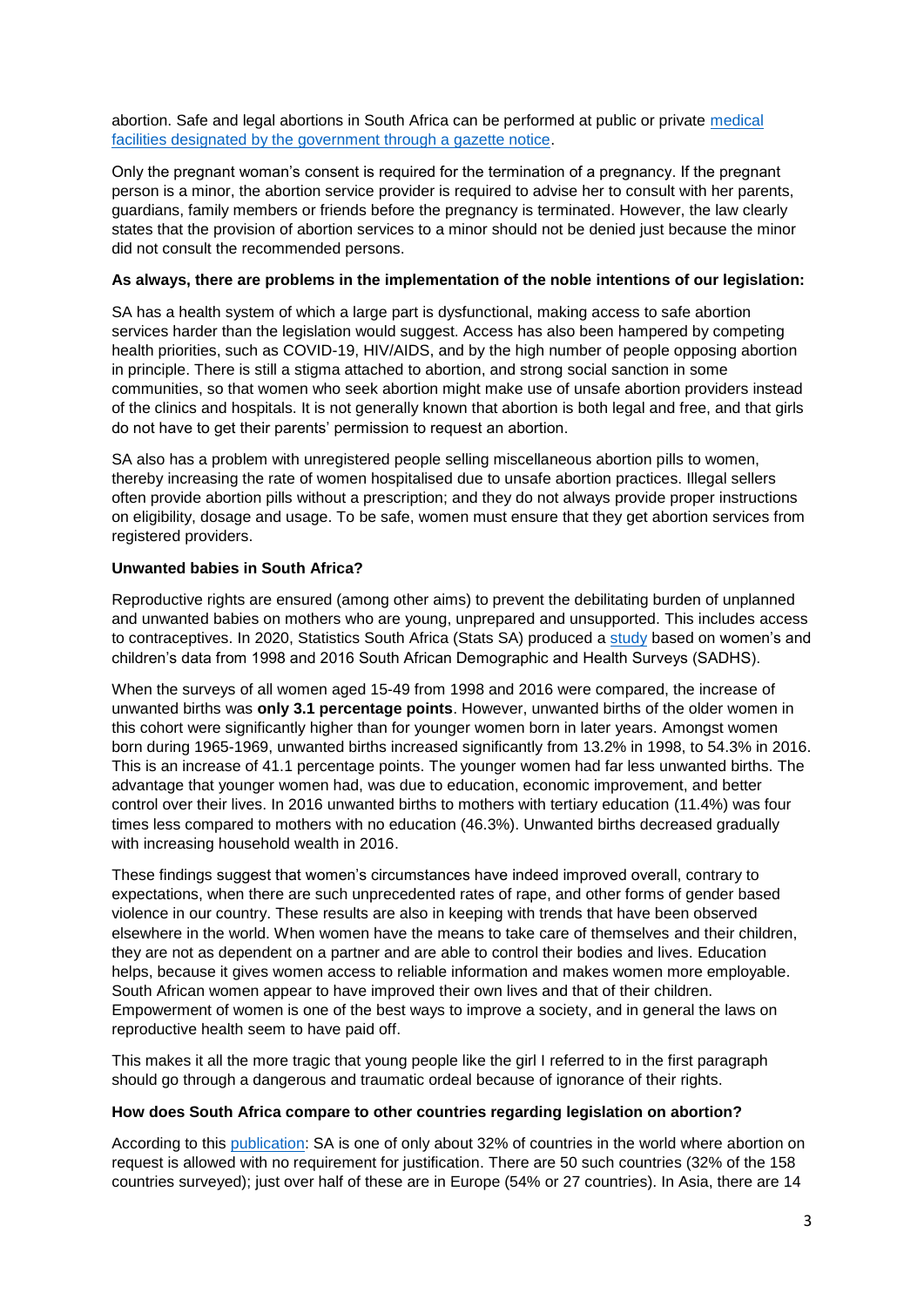countries, followed by six in Africa, three in Latin America and the Caribbean, and one in North America (Canada). Approximately 82% (129 out of 158) of all the countries allow or permit abortion to save the woman's 'life'.

The [World Health Organisation \(WHO\) s](https://www.who.int/news-room/fact-sheets/detail/abortion)ays: "Making health for all a reality, and moving towards the progressive realization of human rights, requires that all individuals have access to quality health care, including comprehensive abortion care services – which includes information, management of abortion, and post-abortion care. Lack of access to safe, timely, affordable and respectful abortion care poses a risk to not only the physical, but also the mental and social, well-being of women and girls".

The following points are highlighted in the report regarding world-wide statistics:

- Each year, almost half of all pregnancies 121 million are unintended
- 60% of all unintended pregnancies end in abortion
- 30% of all pregnancies end in abortion
- Around 45% of all abortions are unsafe
- 97% of abortions take place in developing countries
- Around 73 million abortions take place worldwide each year

"Unsafe abortion is a leading – but preventable – cause of maternal deaths and morbidities. It can lead to physical and mental health complications and social and financial burdens for women, communities and health systems. Lack of access to safe, timely, affordable and respectful abortion care is a critical public health and human rights issue.

"In the first 12 weeks of pregnancy, a medical abortion can also be safely self-managed by the pregnant person outside of a health care facility (e.g. at home), in whole or in part. This requires that the woman has access to accurate information, quality medicines and support from a trained health worker (if she needs or wants it during the process). When people with unintended pregnancies face barriers to attaining safe, timely, affordable, geographically reachable, respectful and nondiscriminatory abortion, they often resort to unsafe abortion".

#### **What is going on in the US?**

In the US, a majority of the Supreme Court justices want to overturn the landmark Roe vs Wade finding of 1973, which decisively ruled that abortion must be legal, according to a leaked draft opinion, written by Justice Samuel Alito in February and confirmed as authentic. This ruling indicates that the court's conservative majority had privately voted to strike down Roe vs Wade and subsequent rulings. The famous court ruling in Roe vs Wade made it possible for women in the US to have abortions throughout the intervening years (although various requirements are legislated in different states). Overturning the ruling means that it might become law in certain states that every woman, no matter the circumstances, should give birth if she happened to fall pregnant – even if it took place through rape, incest or in circumstances of coercion; and even when the mother has a disease or condition that makes it dangerous to give birth. It remains to be seen what the exact consequences are of this Supreme Court decision. However, some states are already taking advantage of the Supreme Court's stated intention, to change their laws to stricter requirements for abortion, or even outlawing it altogether. Other states are taking steps to secure their existing pro-choice policies.

The US Democratic Party tried to have abortion right written into law, in reaction to the draft Supreme Court ruling, so that such rights would not have to depend on case law. They failed because [the bill](file:///C:/Users/User/Downloads/Democrats%20lose%20Senate%20vote%20to%20codify%20abortion%20rights%20into%20federal%20law%20|%20US%20Senate%20|%20The%20Guardian)  [did not get past the Senate,](file:///C:/Users/User/Downloads/Democrats%20lose%20Senate%20vote%20to%20codify%20abortion%20rights%20into%20federal%20law%20|%20US%20Senate%20|%20The%20Guardian) which required a 60% majority to vote in favour of the bill. President Joe Biden said that Republicans "have chosen to stand in the way of Americans' rights to make the most personal decisions about their own bodies, families and lives".

The House speaker, [Nancy Pelosi](file:///C:/Users/User/Downloads/Nancy%20Pelosi:%20supreme%20court%20‘dangerous%20to%20families%20and%20to%20freedoms’%20|%20US%20supreme%20court%20|%20The%20Guardian) criticised the conservative judges who want to overturn Roe vs Wade, who were appointed by former president Donald Trump, and urged Democrats to keep their "eye on the ball" to protect other freedoms. Other responses to the Supreme Court's decision showed widespread concern that this would only be the start of undermining other women's rights in the US. She remarked: "The genius of our founders was to have a constitution that enabled freedom to